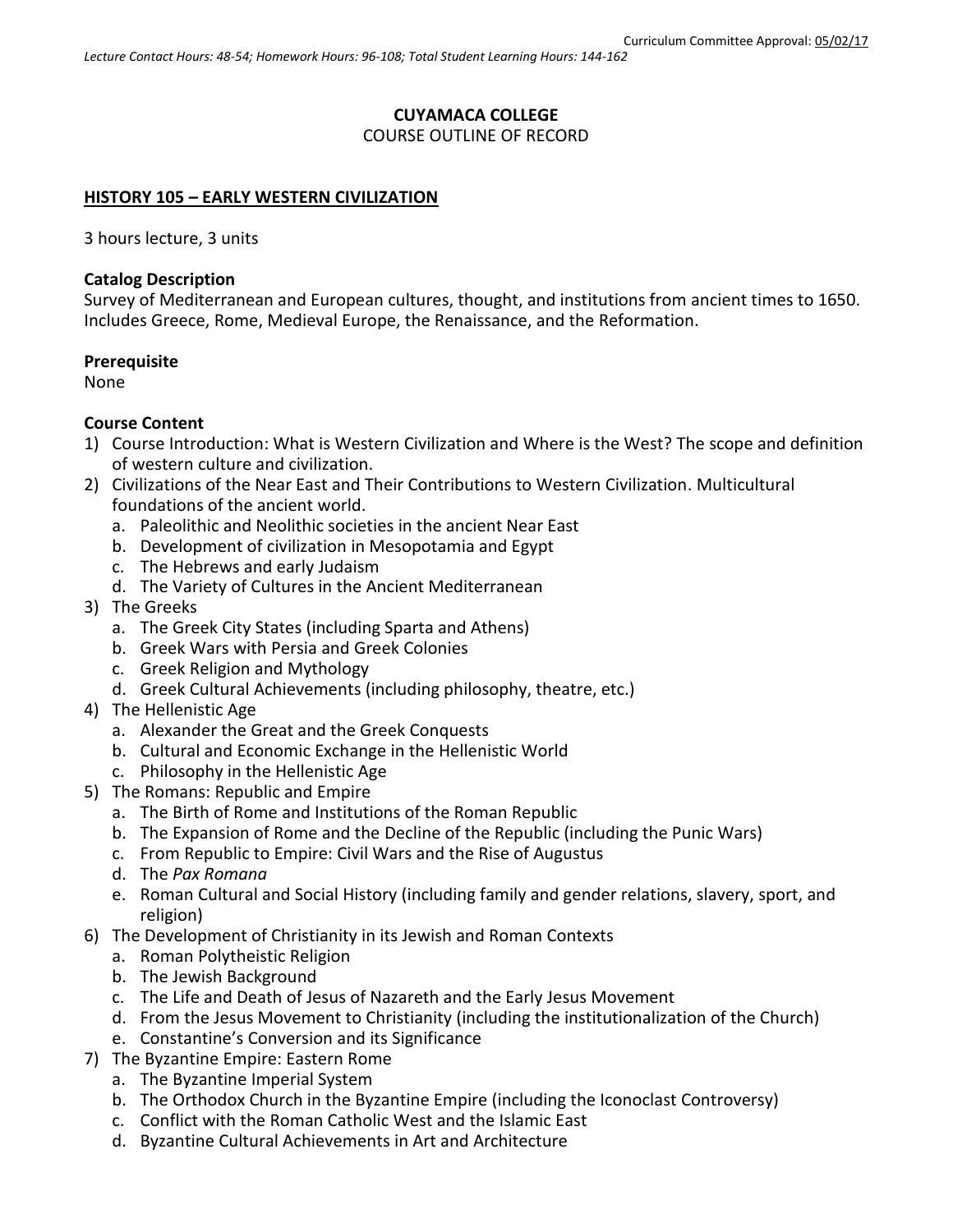- 8) Islamic Civilization and the West
	- a. The Birth of Islam: Muhammad and his Teachings
	- b. Islam as a Religious and Political Movement
	- c. Sunni and Shiite Islam
	- d. Islamic Empires and their Relationship with the West (including the Crusades)
- 9) Early Medieval Europe
	- a. The Decline of the Roman State
	- b. The Rise of the Roman Church (the papacy, monasticism, etc.)
	- c. The Germanic Tribes and their Culture
	- d. The Carolingians, Charlemagne, and the Birth of the Holy Roman Empire
	- e. The Viking Age
- 10) The High Middle Ages
	- a. The Manor System
	- b. Feudalism
	- c. Medieval Towns and Cities (including trade and the guild system)
	- d. The Rise of National Monarchies and Medieval Warfare
	- e. The Church in the High Middle Ages (including Architecture and Church-State Conflicts)
	- f. The Crusades and Their Impact on the West and the East
	- g. Tension between secular and spiritual authorities.
- 11) The Late Middle Ages
	- a. Epidemic Diseases and Their Social and Economic Impact
	- b. The 100 Years War
	- c. Crisis in the Roman Catholic Church
- 12) The Italian Renaissance
	- a. Why Italy?
	- b. Art, Architecture, and Printing in the Italian Renaissance
	- c. Political and Historical Thought in the Italian Renaissance
	- d. The Church and the Renaissance
- 13) The Northern Renaissance and the Reformation
	- a. Political Thought and Art in Central and Northern Europe
	- b. Church Corruption
	- c. The Protestant Reformation (including Luther, Calvin, and the birth of the Anglican Church)
	- d. The Catholic Reformation or the Counter Reformation (including Church Reform, the Jesuits, etc.)
- 14) The Expansion of Europe
	- a. Conquest of the Americas and the Impact of the Columbian Exchange on Europe
	- b. The Wars of Religion (including the 30 Years War)

## **Course Objectives**

Students will be able to:

- 1) Identify and recall major themes, events and figures in Early Western Civilization. Analyze changes in political, social, and economic organization in the western world and explain their historical significance.
- 2) Compare early Western societies in historical context (including state formation, social hierarchies, gender relationships). Analyze the concept of the West.
- 3) Catalog and interpret the role of religion, philosophy and ideology in defining Early Western Civilization.
- 4) Identify the relationship between physical geography and climate on the development of Early Western Civilization.
- 5) Recognize political geography and changes in political geography.
- 6) Recognize major historical theories relevant to Early Western Civilization.
- 7) Evaluate and interpret the impact of cross-cultural contact, trade and economics on the development of Early Western Civilization.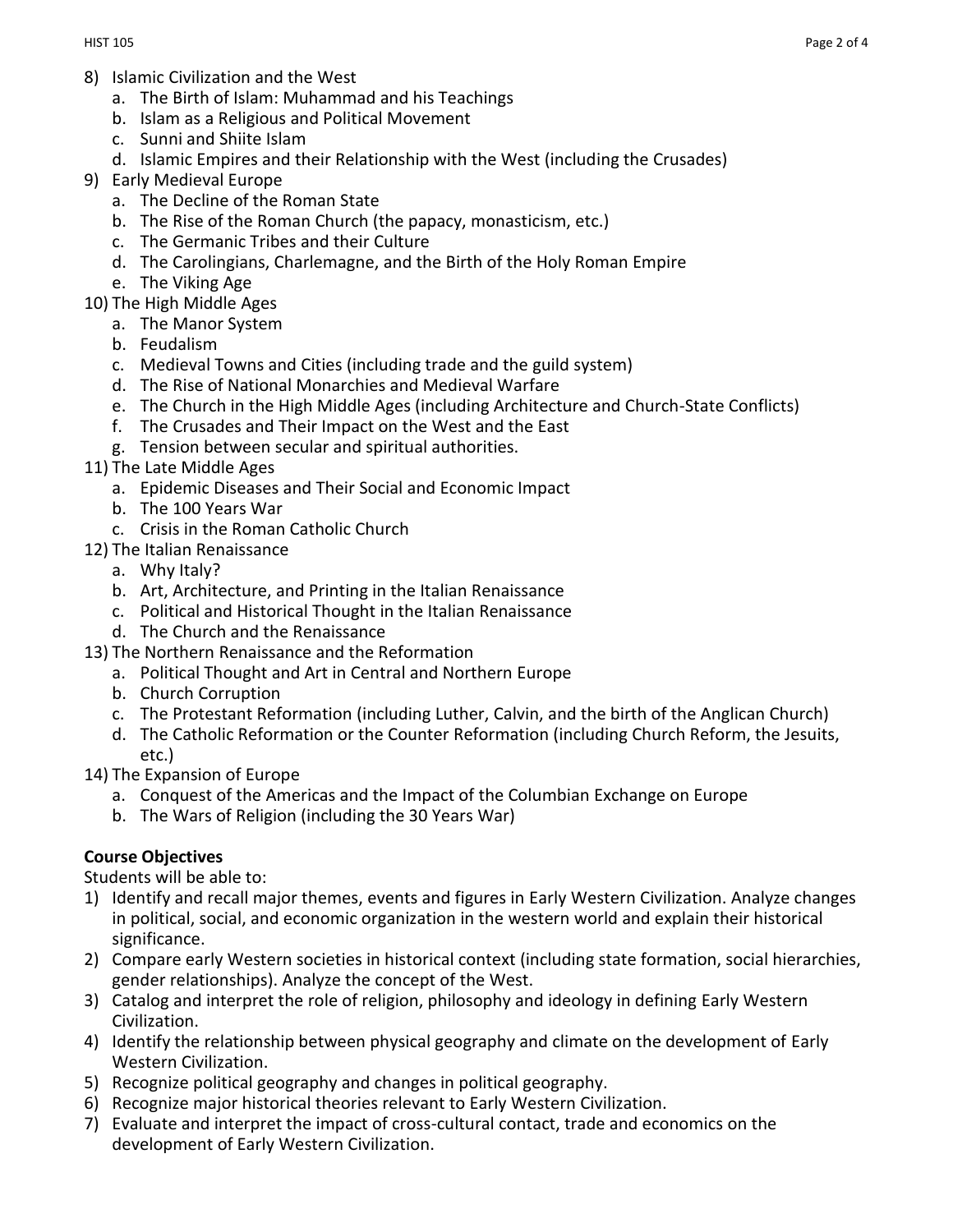- 8) Analyze works of literature in the context of Early Western Civilization. Explain the historical significance of art and architecture.
- 9) Discriminate between primary and secondary source and use both types of sources to compose arguments.
- 10) Cite sources appropriately in written work using the Chicago Manual of Style (Turabian) or Modern Language Association formats.
- 11) Explain the historical significance of major discoveries, inventions, and scientific achievements.

## **Method of Evaluation**

A grading system will be established by the instructor and implemented uniformly. Grades will be based on demonstrated proficiency in subject matter determined by multiple measurements for evaluation, one of which must be essay exams, skills demonstration or, where appropriate, the symbol system.

- 1) Quizzes and/or exams that measure the student's ability to identify and recall major themes, events and figures in Early Western Civilization.
- 2) Quizzes and/or exams that measure and verify the student's ability to identify the relationship between physical geography and climate on the development of Early Western Civilization and recognize changes in political geography.
- 3) Write a timed in-class essay that evaluates and verifies the student's ability to formulate an argument based on historical theories, organize information chronologically and thematically, and recall major themes, events and figures in Early Western Civilization.
- 4) Write analytical papers that assess the student's ability to recognize themes, organize information, and interpret the significance of literature in Early Western Civilization.
- 5) Compile sources and write a research paper that demonstrates the student's ability to discriminate between primary and secondary sources, evaluate the relative quality of sources, organize information, and formulate an informed point of view and argument.

# **Special Materials Required of Student**

Computer access (available on campus)

## **Minimum Instructional Facilities**

- 1) Smart classroom with writing board, overhead projector/screen
- 2) Library with adequate collections in Early Western Civilization

# **Method of Instruction**

- 1) Lecture
- 2) Multimedia presentations
- 3) Group projects, discussion

# **Out-of-Class Assignments**

- 1) Reading, reading response questions, reading journals
- 2) Map exercises
- 3) Field exercises including museum and library research and historic sites

# **Texts and References**

- 1) Required (representative examples):
	- a. Joshua Cole and Carol Symes, *Western Civilizations: Their History and Their Culture. Volume One.* 19th edition. Norton. 2017.
	- b. Spielvogel, Jackson. *Western Civilization, Volume I*. 10th edition. Cengage. 2018.
	- c. Hunt, et al. *The Making of the West.* 5th edition. Bedford/St. Martin's, 2016.
- 2) Supplemental (representative examples):
	- a. Perry, Marvin, et al. *Sources of the Western Tradition, Volume I*. 9th edition. Cengage. 2014.
	- b. Brophy, et al, eds. *Perspectives from the Past: Primary Sources in Western Civilization.* 6th edition. Norton. 2016.